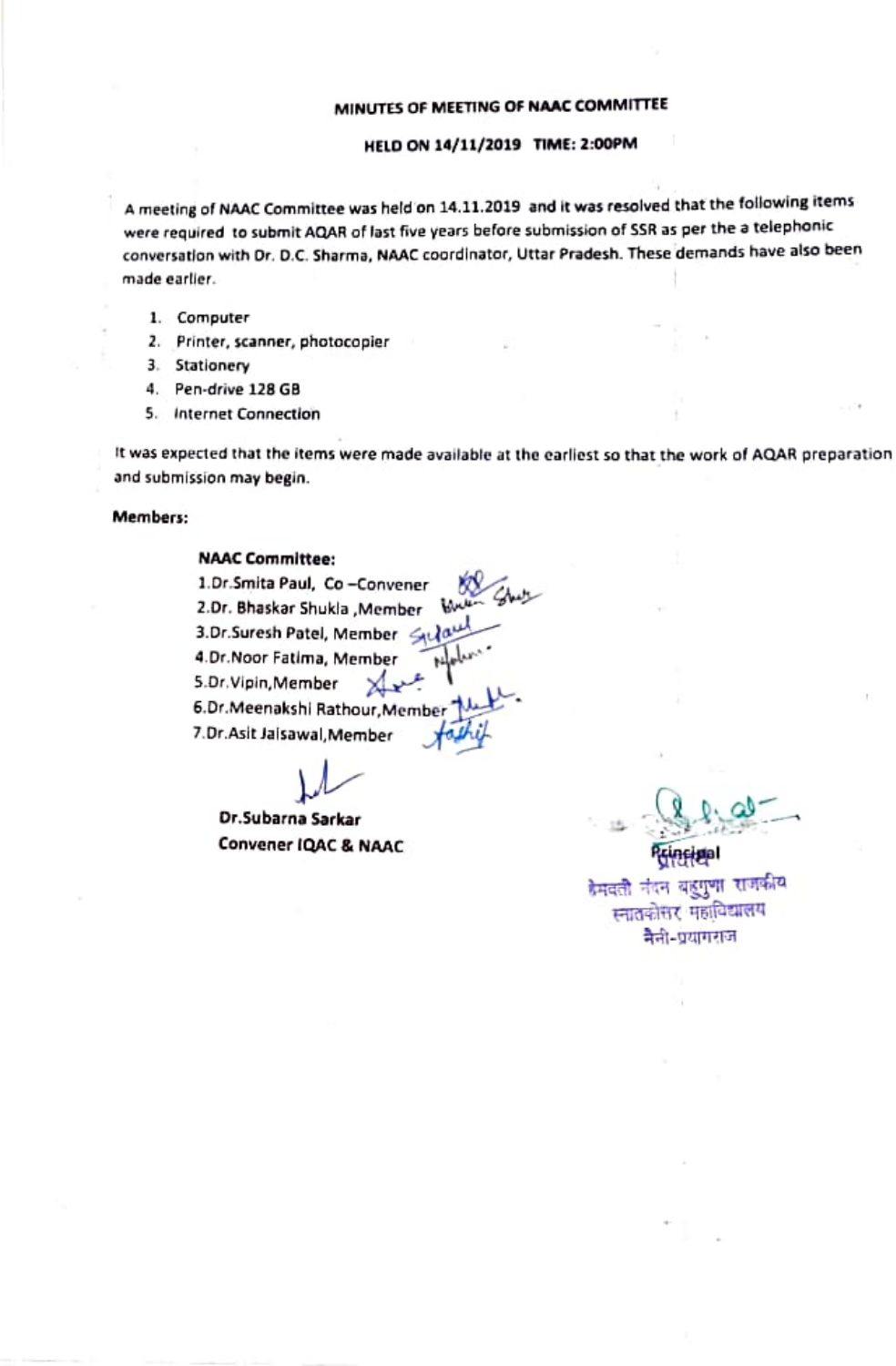#### HELD ON 25/11/2019 TIME: 2:00PM

A meeting of NAAC Committee was held on 25.11.19 in which all the teachers were present. Ihe purpose of this meeting was to prepare for NAAC accreditation in the college. There were many suggestions from the teachers:

- 1. Suggestion box
- . Giris Common room
- E-Library
- 4. Lectures to be taken in the smart class by the teachers.
- 5. Up gradation of website of the college
- 6. Clean drinking water faclity and clean toilet arrangements.
- .To make Glirl students aware of 1090 and to teach them Marshall Arts.
- 8. PTM (At least 3 times in a year) meeting.<br>9. At least 3 class test in a year.
- 
- 10. The various Committee of the college such as Rover-Ranger, N.S.S, Games, Admission, Result, Alumni, U.G.C RUSA, AISHE, Income Tax, Teacher Appraisal, grant received and used, Cultural Activity, Scholarship, placement cell etc. to provlde five years data within ls days.

It was resolved to pursue the above suggestions at the earliest so that the college can move towards NAAC accreditation.

## Members

# NAAC Committee:

1.Dr.Smita Paul, Co -Convener 4 2.0r. Bhaskar Shukla ,Member 3.Dr,Suresh Patel, Member 4,Dr.Noor Fatima, Member 5.Dr.Vipin,Member 6.Dr.Meenakshi Rathour,Membe .Dr.Aslt Jalsawal, Member

Dr.Subarna Sarkar

Convener IQAC & NAAC SAND DESCRIPTION OF THE CONVENTION OF THE CONVENTION OF THE CONVENTION OF THE CONVENTION O<br>विद्यालय के अन्याती नंदन बहुगुणा राजकीय म्नातकोत्तर महाविद्यालय नैका-प्रसागराज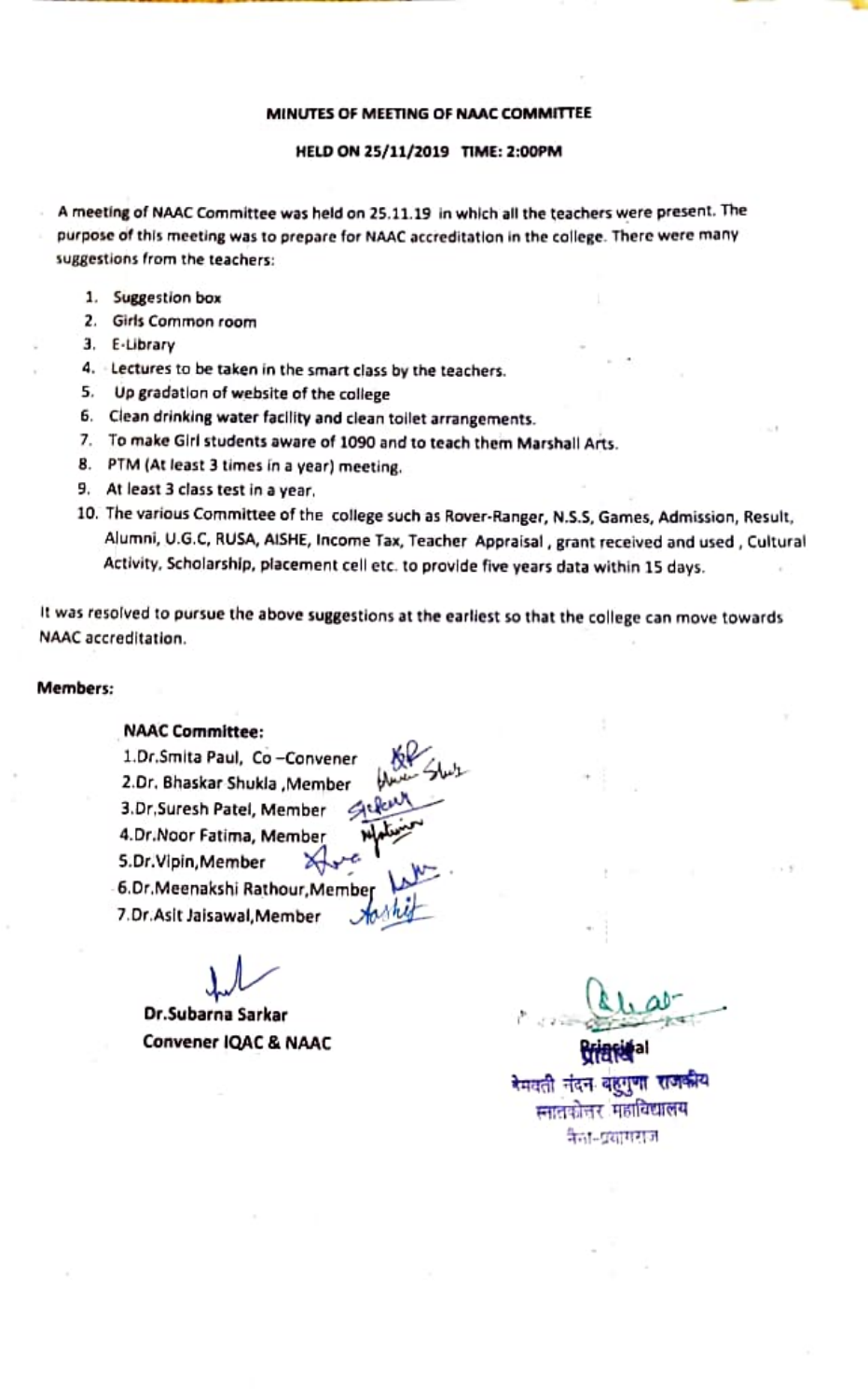# HELD ON 9/12/2019 TIME: 2:00PM

A meeting of NAAC Committee was held on 9/12/2019. It was resolved that the following materials are requlred for uploading af AQAR which was sought from the office:

- 1. Computer (with Internet).<br>2. Printer scanner
- Printer, scanner
- 3. Pen Drive
- 4 Paper
- S. Stapler
- 6. Pen , Pencil, Marker
- 7. Updated Web-site
- 8. Files

# NAAC Committee:

1.Dr.Smita Paul, Co-Convener 2.Dr, Bhaskar Shukla ,Member 3.Dr.Suresh Patel, Member 4.Dr.Noor Fatima, Member 5.Dr.Vipin, Member XLve 6.Dr.Meenakshi Rathour,Member 7.Dr.Asit Jaisawal, Member

Dr.Subarna Sarkar

Convener IQAC & NAAC Princip<del>olianum Princips</del><br>विद्यालय के समयती नंदन बहुगुणा राजकीय स्नातकोत्तर महाविद्यालय नैर्ना-एयागराज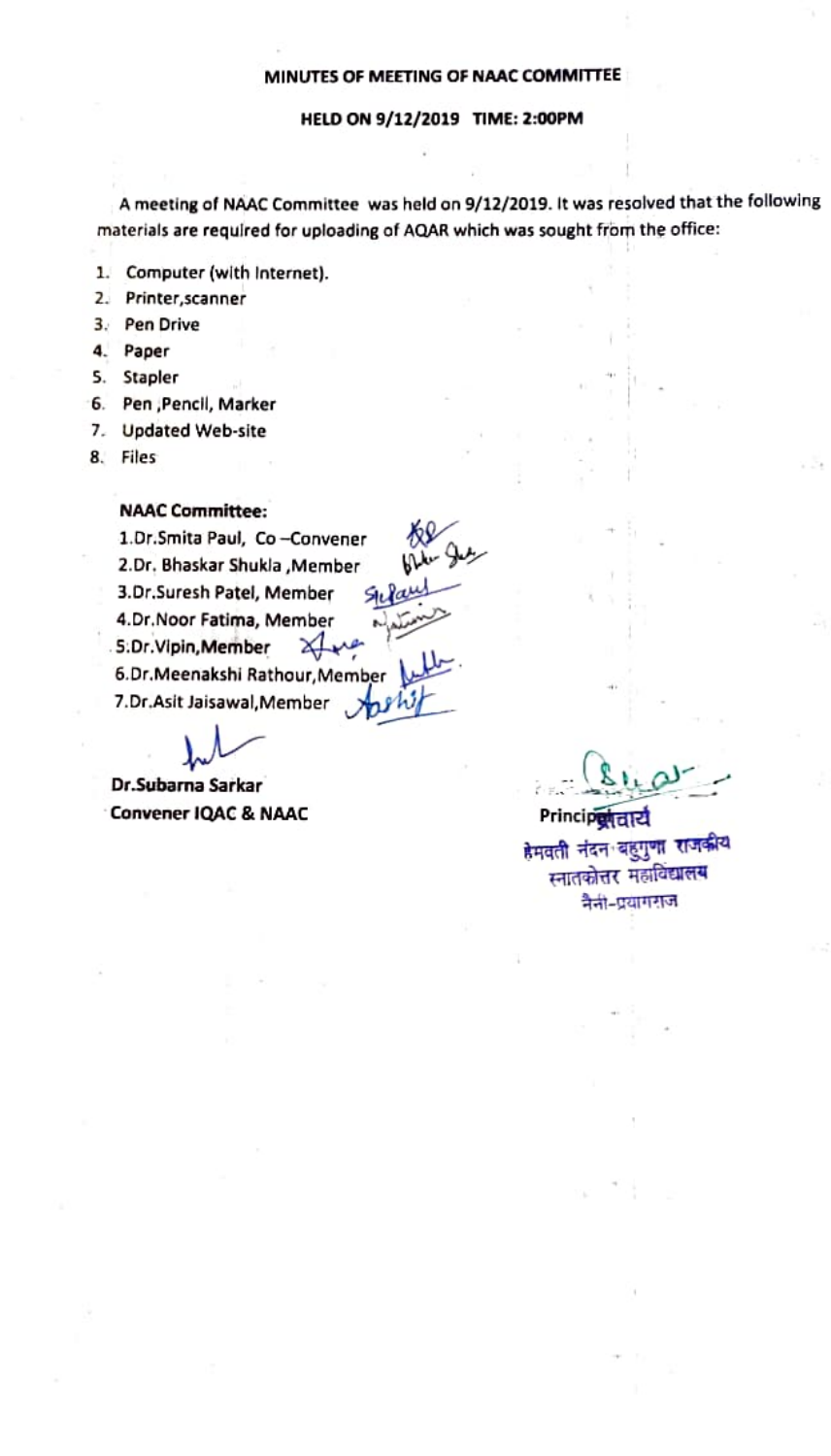# HELD ON 17/12/2019 TIME: 11 00AM

A NAAC Committee meeting was held on 17.12.2019 and it was decided that following information regarding students are required to submitted in the given format for NAAC purpose before 15<sup>th</sup> Jan 2020.

| Enroll<br>No. | Class Student<br>Name | Fathers<br>name | Mobile<br>No. | Aadhar No. | Ernail id |  |
|---------------|-----------------------|-----------------|---------------|------------|-----------|--|
|               |                       |                 |               |            |           |  |
|               |                       |                 |               |            |           |  |
|               |                       |                 |               |            |           |  |

The following teachers have been entrusted with the task:

8.Com. : Dr. Rajesh Pandey v.

B.Com. Il & III : Dr. Smita Paul

M.Com I & II : Dr. Om Prakash & Dr. Subarna Sarkar JA

M.A. 1& 1: Head of the Related Department

M.Sc. 1& 11 : Head of the Related Department

B.A1,1& 11: Each Member of Admission Committee

B.Sc. 1,l & IIl: Each Member of Admission Committee

( Bio & Math Group).

# Members:

# NAAC Committee:

1.Dr.Smita Paul, Co -Convener 2.Dr. Bhaskar Shukla , Member 3.Dr.Suresh Patel, Member 4.Dr.Noor Fatima, Member S.Dr.Vipin, Member X 5.Dr.Meenakshi Rathour,Member 7.Dr.Asit Jaisawal,Member

Dr. Subarna Sarkar

Dr. Subarna Sarkar<br>Convener IQAC & NAAC Prignant Prignant<br>हेमवती नंदन बहुगुणा राजकीय स्नातकोत्तर महाविद्यालय **Built** comment of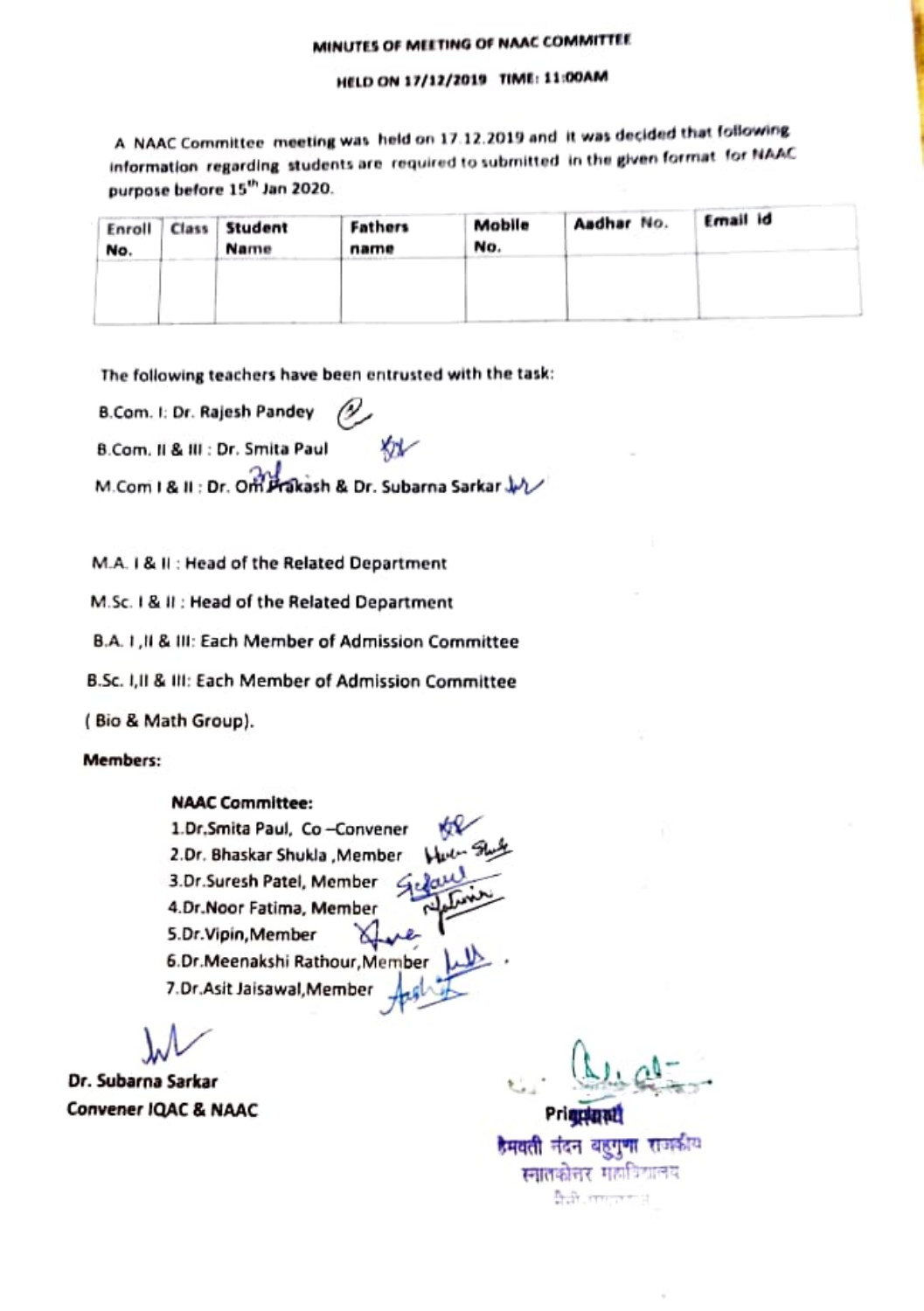# HELD ON 17/12/2019 TIME: 2:00PM

A meeting of NAAC Committee was held on 17.12.2019 and it was decided that Committee is requlred to work on following tasks for the purpose of NAAC accreditation in the college

AQAR: Dr. Meenakshi Rathor Dr. Asit Jaiswal Dr. Suresh Patel Sycland

Students Feed Back: Dr. Bhaskar Shukla Dr. Smita Paul **RV** Dr. Noor Fatima Dr.Vipin 2

SSR : Dr. Subarna Sarkar Dr.Smita Paul **6**<br>Dr. Vipin X<sub>2</sub> Dr. Noor Fatima

Members

# NAAC Committee:

1.Dr.Smita Paul, Co-Convener 2.Dr. Bhaskar Shukla ,Member u 3.Dr.Suresh Patel, Member i 4.Dr.Noor Fatima, Member 5.Dr.Vipin, Member 6.Dr, Meenakshi Rathour, Member 7.Dr.Asit Jaisawal, Member  $\pi$ 

. Dr. Subarna 5arkar Convener lQAC & NAAC

नेमवती नंदन बहुगुण राज नैनी-प्रयागराज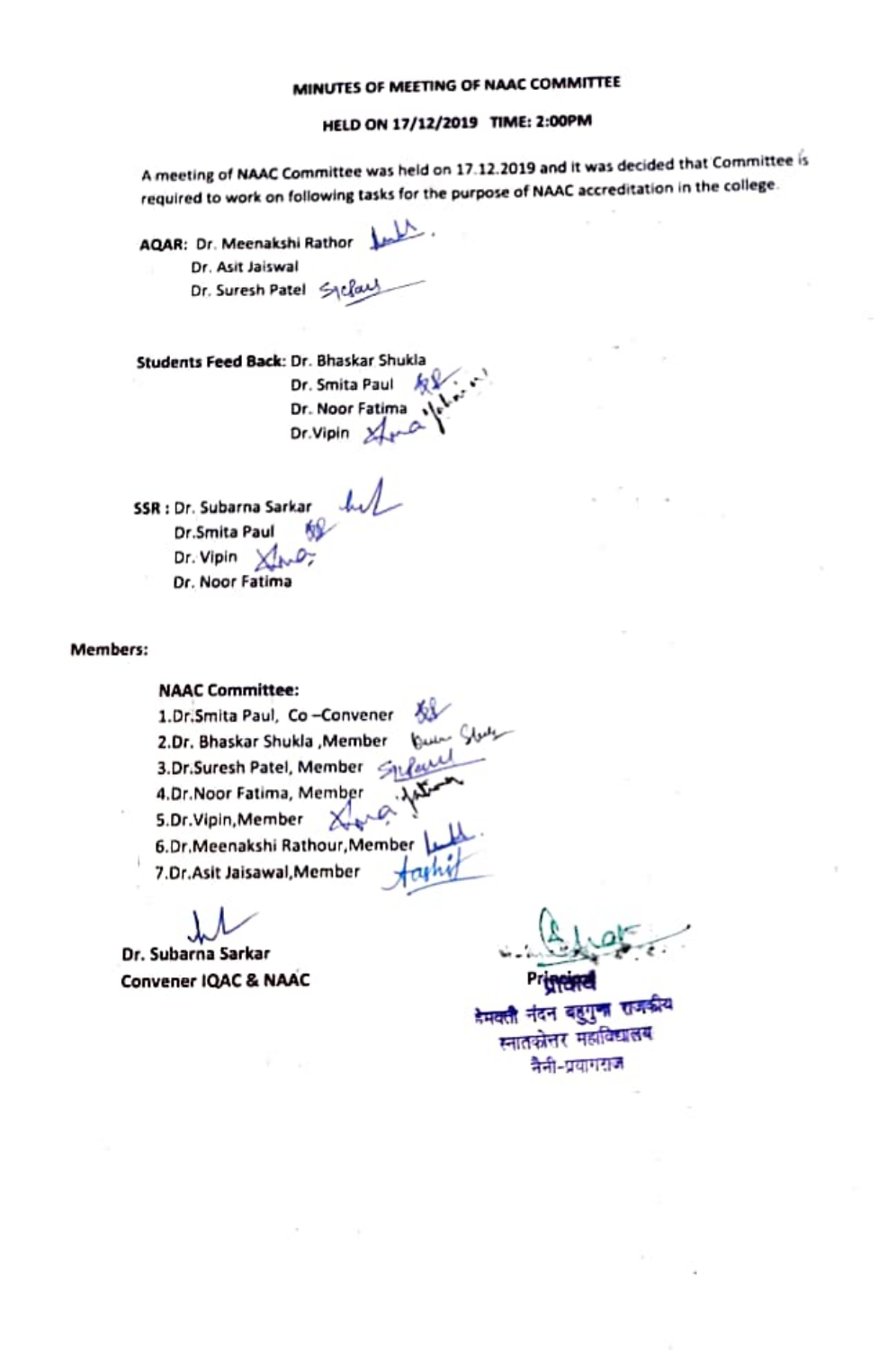# MELD ON 18/12/2019 TIME: 2:00PM

A meeting of the NAAC committee was held on 18.012.2019 to discuss the highlights of the NaAC workshop organized in the College on 10.12.2019. The Chier Speaker in the Workshop was Dr. Dinesn Sharma, Associate Professor, Mayawati Post graduate College, Badalpur. Dr Sharma gave detailed information regarding NAAC. Dr. Sharma also told about " New Methodology of NAAC Assessment and Accreditation", to the teachers' of various colleges. He answered various queries too.

In the Workshop conducted at Hemwati Nandan Bahuguna Postgraduate College, Naini, Prayagraj, teachers' from colleges such as Dhanupur, Saldabad, Uchahaar has joined. Also people from Self -Finance colleges, other government officials were present. They all found themselves benefitted from the Workshop.

The informatlon related to the organization of the workshop has been forwarded to the State Level in a given format on 31.12.2019.

 $\mathcal{L} \Omega$ 

#### Members

# NAAC Committee:

Dr.Subarna Sarkar

Convener IQAC & NAAC

स्नातकोत्तर महा

वैली-प्रयागसूच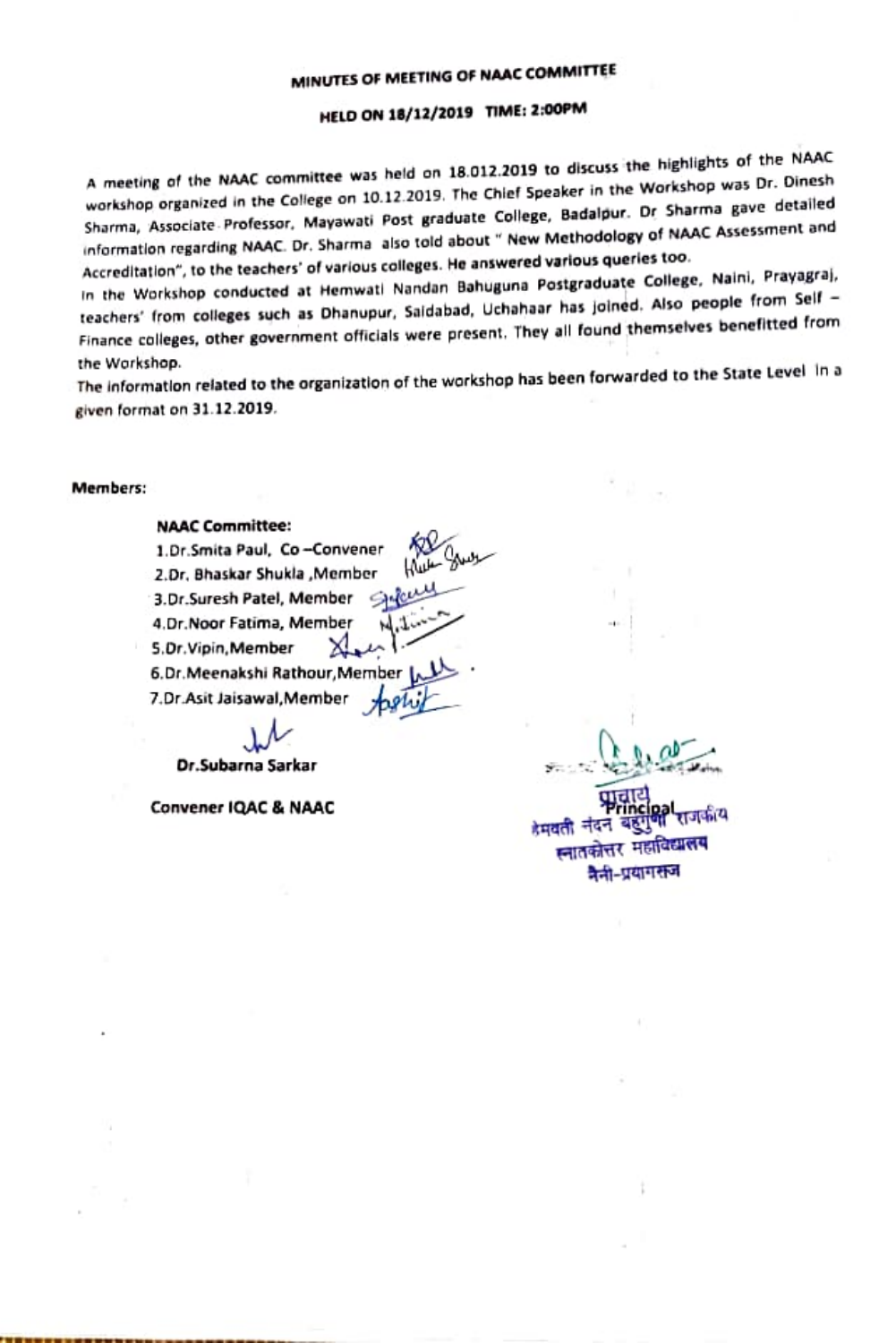# HELD ON 04/02/2020 TIME: 2:00PM

meeting of NAAC Committee was held on 04.2.2020 and it was resolved that:

- 1. College website to be uploaded with teachers' profile, Students data, AQAR Link, link of various committee minutes etc.
- 2. College Alumni committee was directed to hold a meeting with old students of the college.
- 3, For smooth working of NAAC and lQAC committee, they were to be provided with Computer, Printer and Stationery.
- 4. All the committees of the college such as Rover and Ranger, Alumni, UGC, RUSA,AISHE, Income Tax, Cultural, Scholarship, Proctorial board to provide data to the IQAC within 15 days.
- 5. All the Department Heads were provided with feedback form to be filled by the students. The duly filled feedback form was to be to the lQAC within a week

### Members:

# NAAC Committee:

1.Dr.Smita Paul, Co-Convener 2.Dr. Bhaskar Shukla,Member 3.Dr, Suresh Patel, Member Syla 4.Dr.Noor Fatima, Member S.Dr. Vipin, Member 6.Dr.Meenakshi Rathaur, Member 1.Dr.Asit Jaisawal, Member ai

Dr.Subarna Sarkar

**ALA** 

Convener IQAC & NAAC **the second of the Second Convener IQAC & NAAC** स्नातकोत्तर महाविद्यालय<br>वैज्ञी-प्रयागराज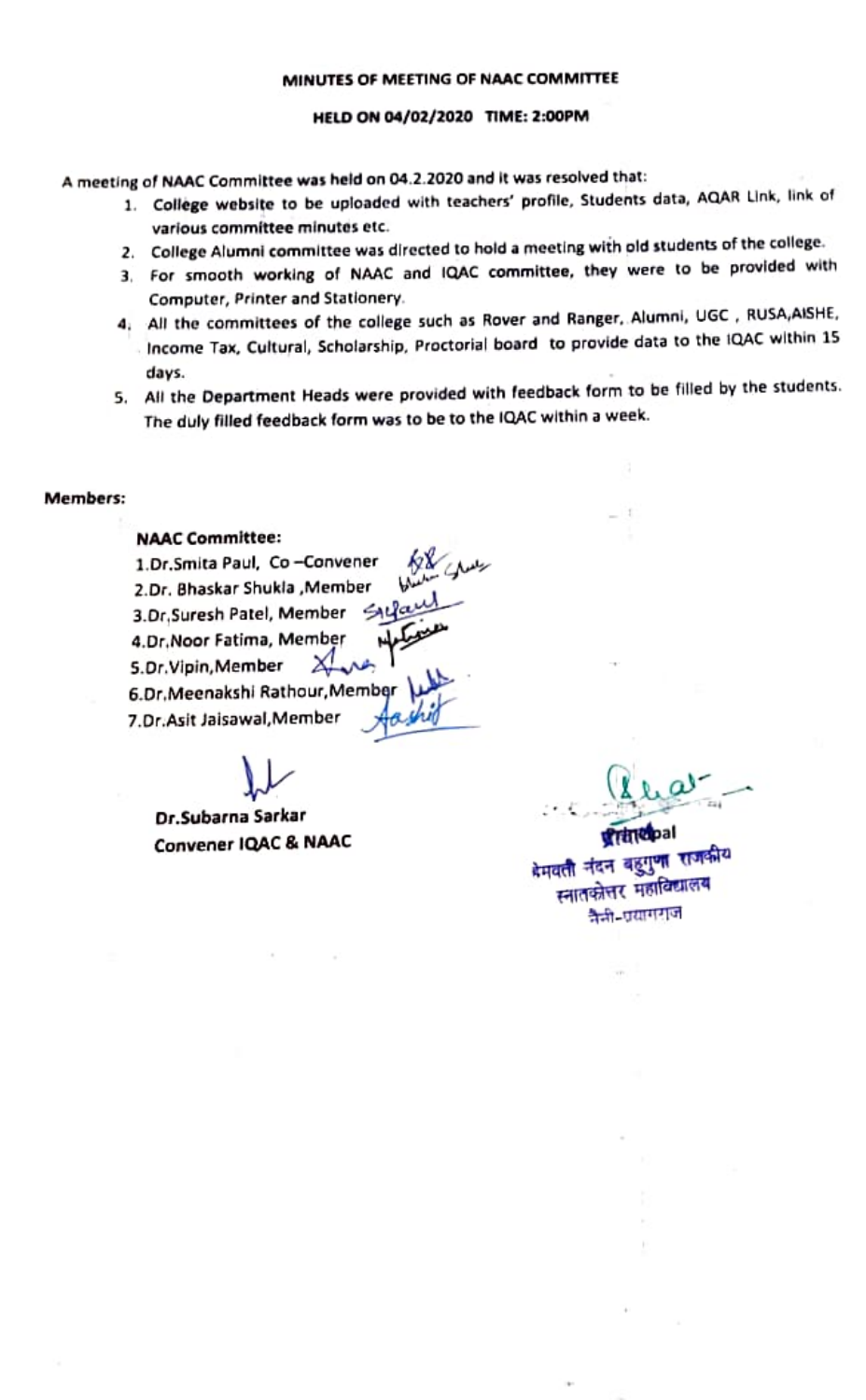# HELD ON 14/2/2020 TIME: 2:00PM

Ameeting of NAAC Committee was held on 14.2.2020 and the requirements of following items has been placed to submit AQAR after second phase registration, as last date of submission has been decided as 15.3.2020.

# List of Items

- 1. Internet facility
- 2. Updation of web-site
- 3. Pendrive
- 4. A4 size Paper
- 5. Pen, pencil, Marker, Stapler etc
- Fle-12
- 7. Register-12
- 8. Scanner

# Members:

NAAC Committee: 1.Dr.Smita Paul, Co-Convener 2.Dr. Bhaskar Shukla , Member 3.Dr.Suresh Patel, Member <all<br>4.Dr.Noor Fatima, Member 4.Dr. Noor Fatima, Member 5.Dr.Vipin,Member XI. 6.Dr.Meenakshi Rathour,Member fashik 7.Dr.Asit Jaisawal, Member

w Dr.Subarna Sarkar Convener IQAC & NAAC

डेमवती नंदन बहगणा राजकीय स्नातकोत्तर महाविद्यालय नैनी-प्रयागराज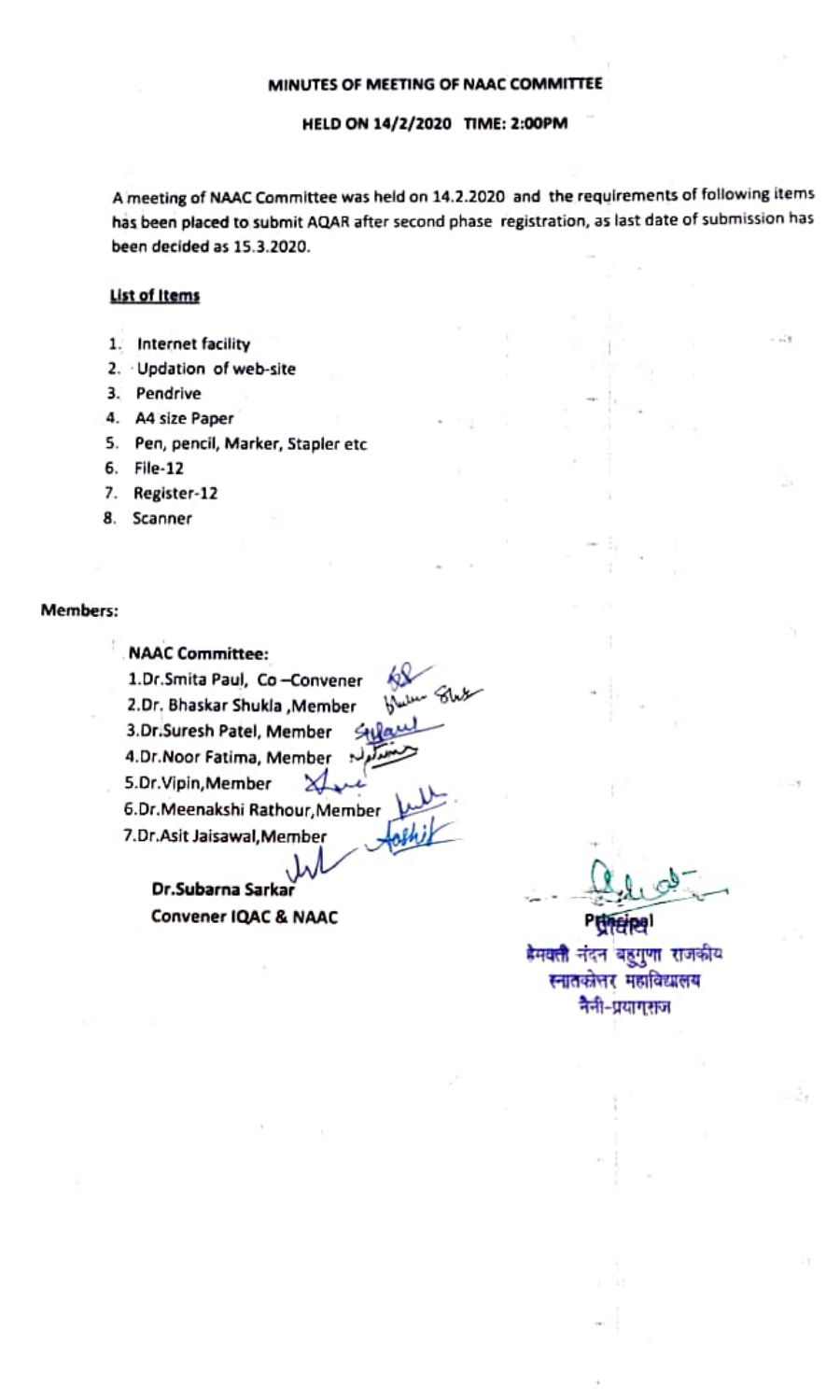## HELD ON 16/03/2020 TIME: 2:00PM

A meting of NAaC Committee was held on 16.03.2020 and it was resolved that the different criteria wi be allotted to the following members for uploading the AQAR ( from Session 2015-16 to 2019-20)

- 1. Criteria I-Dr. Meenakshi Rathor<br>2. Criteria II-Dr.Vipin X
- 
- 3. Criteria III-Dr.Asit Jalsawal
- 4. Criteria IV-Dr. Suresh Patel <av
- 5. Criteria V-Dr. Meenakshl Rathor
- 6. Criterla V-Dr. Smita Paul
- Criteria Vil-Dr. Noor Fatima

Feed Back-Dr. Bhaskar Shukla SSR & 1QA-Dr. Subarna Sarkar

Members:

# NAAC Committee:

1.Dr.Smita Paul, Co-Convener 2.Dr. Bhaskar Shukla ,Member 3.Dr.Suresh Patel, Member Gelal 4.Dr.Noor Fatima, Member 5.Dr.Vipin, Member 6.Dr.Meenakshl Rathour, Membe 7.Dr.Asit Jaisawal,Member

Dr. Subarna Sarkar NAAC & IQAC Coordinator

हैमवती नंदन बहुगुणा स्नातकोत्तर महाविद्य नैनी-प्रयागराज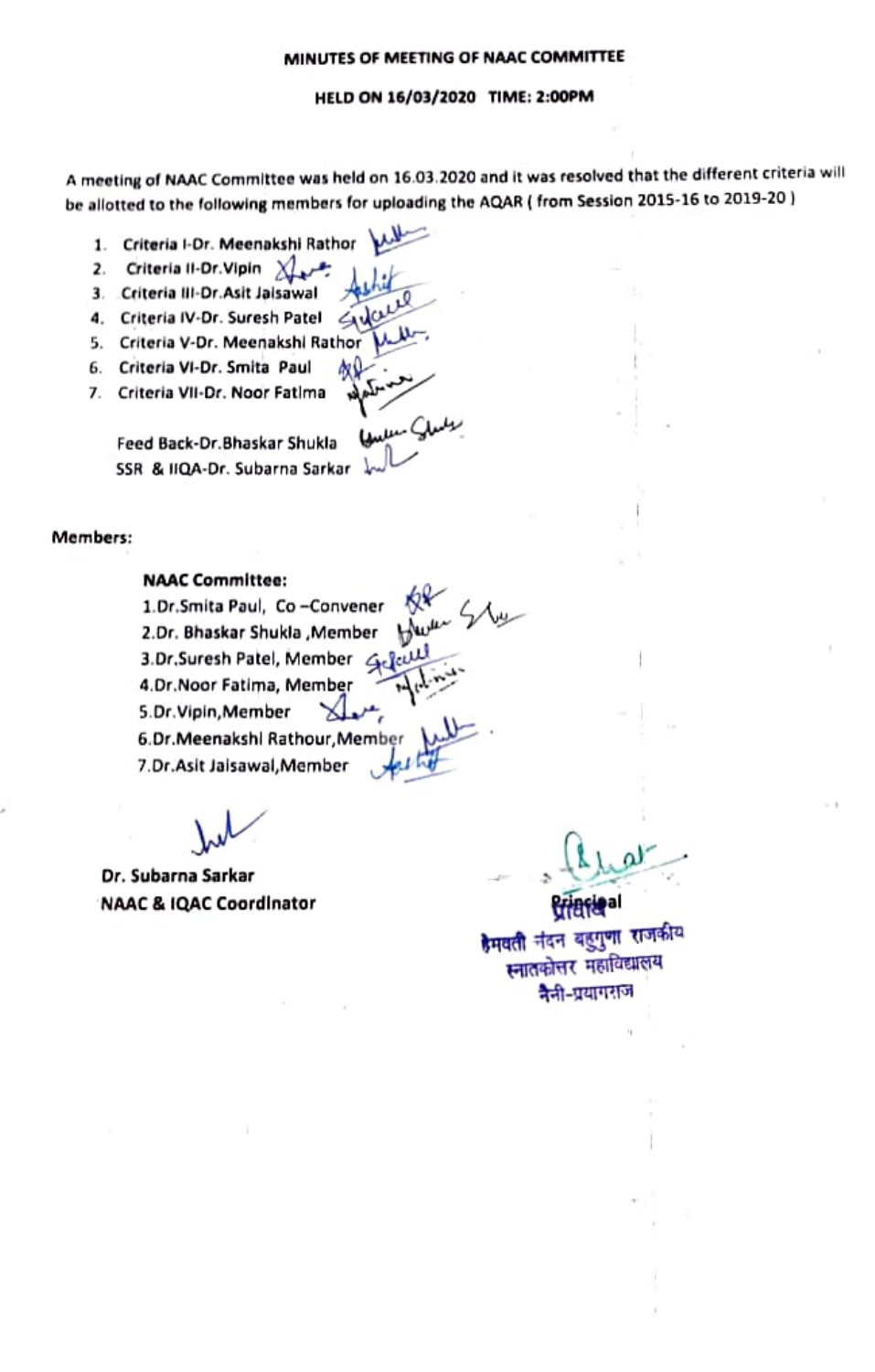HELD ON 1/05/2020 TIME: 2:00PM

A meeting of NAAC Committee was held on 1/6/2020 and rectification of AQAR of 2015-16 wa discussed. The following NAAC members were allotted the responsibility of rectifying the criteria related to them

# Members:

# NAAC Committee:

1.Dr.Smita Paul, Co-Convener<br>2.Dr. Bhaskar Shukla , Member 3.Dr.Suresh Patel, Member Sule 4.Dr.Noor Fatima, Member مغسلعان 5.Dr.Vipin, Member 2 6.Dr.Meenakshi Rathour, Member<br>7.Dr.Asit Jaisawal, Member talkula

Dr. Subarna Sarakar

NAAC & IQAC Coordinator palace of the palace of the palace of the palace of the palace of the palace of the palace of the palace of the palace of the palace of the palace of the palace of the palace of the palace of the pa स्नातकोत्तर महाविद्यालय वैनी-प्रयागराज